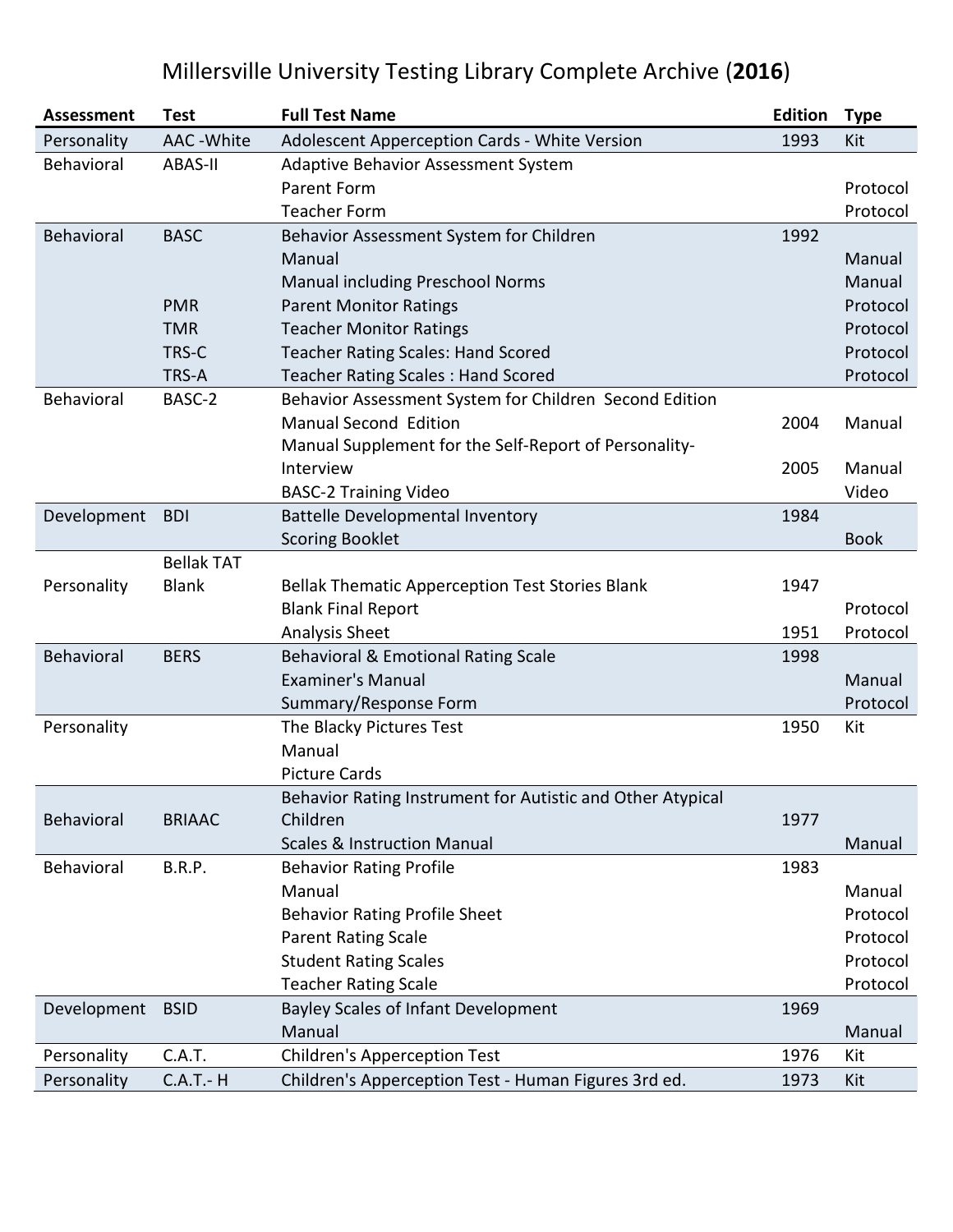| Personality | $C.A.T.-H$  | Children's Apperception Test - Human Figures 4th ed.            | 1975 | Kit      |
|-------------|-------------|-----------------------------------------------------------------|------|----------|
| Behavioral  | <b>CBCL</b> | <b>Child Behavior Checklist</b>                                 | 1994 |          |
|             |             | Manual for the Child Behavior Checklist/ 2-3 abd 1992 Profile   |      | Manual   |
|             |             | Manual for the Child Behavior checklist/ 4-18 and 1991 Profile  |      | Manual   |
|             |             | CBCL/4-18 Profile for Boys - Problem Scales                     |      | Protocol |
|             |             | CBCL Profile for Boys - Competence Scales                       |      | Protocol |
|             |             | CBCL/4-18 Profile for Girls - Problem Scales                    |      | Protocol |
|             |             | Child Behavior Checklist for Ages 4-18                          |      | Protocol |
|             |             | Child Behavior Checklist - Direct Observation Form              |      | Protocol |
|             |             | Child Behavior Checklist - Teacher's Report Form                |      | Protocol |
|             |             | Hand Scoring Scales of the CBCL Direct Observation Form         |      | Protocol |
|             |             | SCICA Profile for ages 6-12                                     |      | Protocol |
|             |             | Semistructured Clinical Interview for Children and Adolescents- |      |          |
|             |             | <b>Protocol Form</b>                                            |      | Protocol |
|             |             | Semistructured Clinical Interview - Observation Form            |      | Protocol |
|             | <b>TRF</b>  | Manual for the Teacher's Report Form & 1991 Profile             |      | Manual   |
|             |             | Teachers Report Form for Ages 5-18                              |      | Protocol |
|             |             | TRF Profile for boys - Adaptive Functioning                     |      | Protocol |
|             |             | TRF Profile for Boys - Problem Scales                           |      | Protocol |
|             |             | TRF Profile for Girls - Adaptive functioning                    |      | Protocol |
|             |             | 1991 TRF Profile for Girls - Adaptive Functioning               |      | Protocol |
|             |             | 1991 CBCL Profile for Girls - Competence Scales                 |      | Protocol |
|             |             | TRF Profile for Girls - Problem Scales                          |      | Protocol |
|             |             | 1991 TRF Profile for Girls - Problem Scales                     |      | Protocol |
|             | <b>YSR</b>  | Manual for the Youth Self-Report & 1991 Profile                 |      | Manual   |
|             |             | Youth Self Report for Ages 11-18                                |      | Protocol |
|             |             | YSR Profile for Boys & Girls - Problem Scales                   |      | Protocol |
|             |             | YSR Profile for Boys & Girls - Competence Scales                |      | Protocol |
|             |             | Integrative Guide for the 1991 CBCL/4-18, YSR, & TRF Profiles   |      | Manual   |
| Behavioral  | <b>CDI</b>  | <b>Children's Depression Inventory</b>                          | 1992 |          |
|             |             | Manual                                                          |      | Manual   |
|             |             | Children's Depression Inventory                                 |      | Protocol |
|             | CDI-S       | Children's Depression Inventory Short                           |      | Protocol |
| Behavioral  | <b>CRS</b>  | <b>Conner's Rating Scales</b>                                   | 1989 |          |
|             |             | <b>Conners' Rating Scales Manual</b>                            | 1990 | Manual   |
|             |             | Conners' Rating Scales Response Sheet                           |      | Protocol |
|             | CPRS-48     | <b>Conner's Parent Rating Scale</b>                             |      | Protocol |
|             | CTRS-28     | Conner's Teacher Rating Scale-28                                |      | Protocol |
|             | CTRS-39     | Conner's Teacher Rating Scale-39                                |      | Protocol |
| Behavioral  | CRS-R       | <b>Conners' Rating Scales- Revised</b>                          | 2000 |          |
|             | CRS-R       | <b>Technical Manual</b>                                         |      | Manual   |
|             | CPRS-R:L    | Conners' Parent Rating Scales- Revised: Long                    |      | Protocol |
|             |             | CPRS-R:L Profile                                                |      | Protocol |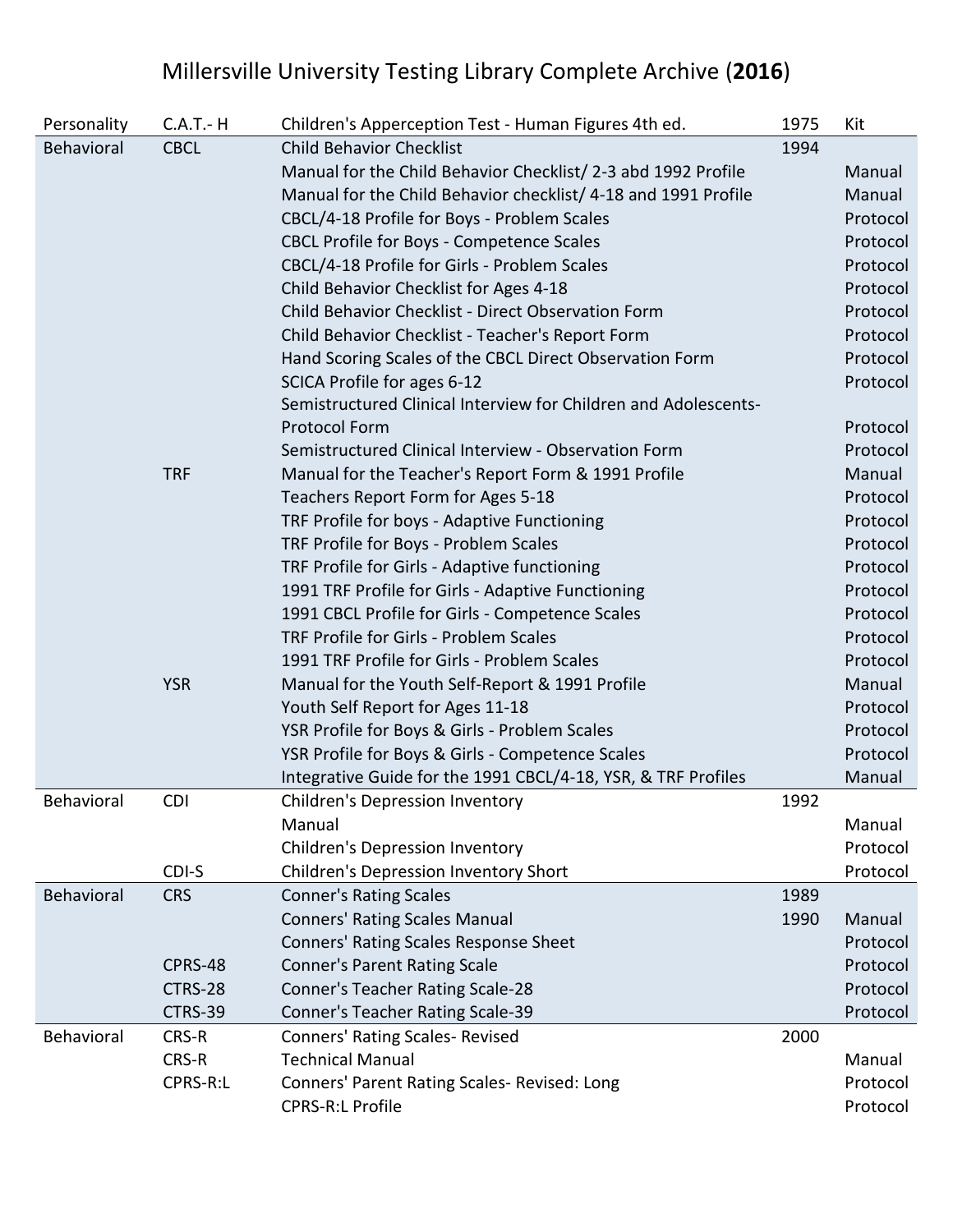|             |                 | <b>CPRS-R:L Parent Feedback form</b>                     |      | Protocol |
|-------------|-----------------|----------------------------------------------------------|------|----------|
|             | CPRS-R:S        | Conners' Parent Rating Scales- Revised: Short            |      | Protocol |
|             | <b>CTRS-R:L</b> | Conners' Teacher Rating Scales- Revised: Long            |      | Protocol |
|             |                 | <b>CTRS-R:L Profile</b>                                  |      | Protocol |
|             |                 | <b>CTRS-R:L Teacher Feedback Form</b>                    |      | Protocol |
|             | CTRS-R:S        | Conners' Teacher Rating Scales- Revised: Short           |      | Protocol |
| Cognitive   | <b>DAS</b>      | <b>Differential Ability Scales</b>                       | 1990 | Kit      |
|             |                 | <b>Preschool Record Form</b>                             |      | Protocol |
|             |                 | School Age Record Form                                   |      | Protocol |
|             |                 | <b>Basic Number Skills Booklet</b>                       |      | Protocol |
|             |                 | Sequential & Quantitative Reasoning Set A                |      | Protocol |
|             |                 | <b>Booklet A</b>                                         |      | Protocol |
|             |                 | <b>Booklet B</b>                                         |      | Protocol |
|             |                 | <b>Booklet C</b>                                         |      | Protocol |
| Development | DDST-R          | Denver Developmental Screening Test                      | 1988 |          |
|             |                 | DA Form 5694                                             |      | Protocol |
| Education   | EAT             | The Education Apperception Test                          | 1973 | Kit      |
|             |                 | <b>Picture Cards</b>                                     |      |          |
| Achievement | <b>GHDT</b>     | Goodenough-Harris Drawing Test                           | 1963 |          |
|             |                 | Manual                                                   |      | Manual   |
| Personality | <b>HTP</b>      | The House-Tree-Person                                    | 1964 |          |
|             |                 | Clinical Research Manual -6th ed.                        |      | Manual   |
| Achievement | <b>KBIT</b>     | Kaufman Brief Intelligence Test                          | 1990 | Kit      |
|             |                 | <b>Individual Test Record</b>                            |      | Protocol |
|             |                 | Key Math Revised- A Diagnostic Inventory of Essential    |      |          |
| Achievement | $KM-R$          | <b>Mathematics</b>                                       | 1988 | Kit      |
|             |                 | Individual Test Record (A)                               |      | Protocol |
| Achievement | <b>KTEA-II</b>  | Kaufman Test of Educational Achievement - Second Edition | 2004 | Kit      |
|             |                 | Comprehensive Form - Form A                              |      | Protocol |
|             |                 | Error Analysis Booklet                                   |      | Protocol |
|             |                 | <b>Student Response Booklet</b>                          |      | Protocol |
| Personality | <b>KTSA</b>     | The Kahn Test of Symbol Arrangement                      | 1957 |          |
|             |                 | Clinical Manual - Perceptual & Motor Skills Monograph    |      |          |
|             |                 | Supplement 1                                             | 1957 | Manual   |
|             |                 | Administration & Scoring Manual Monograph Supplement 4   | 1956 | Manual   |
|             |                 | <b>Individual Record Sheet</b>                           |      | Protocol |
|             |                 | <b>Optional Second Scoring Card</b>                      |      | Protocol |
|             |                 | <b>Auxiliary Evaluation guide</b>                        |      | Protocol |
|             |                 | Written or Oral Supplement                               | 1961 | Protocol |
| Achievement | <b>MAST</b>     | Multilevel Academic Survey Test                          | 1985 |          |
|             |                 | <b>Examiner's Manual</b>                                 |      | Manual   |
| Behavioral  | <b>MBI</b>      | Maslach Burnout Inventory                                | 1981 |          |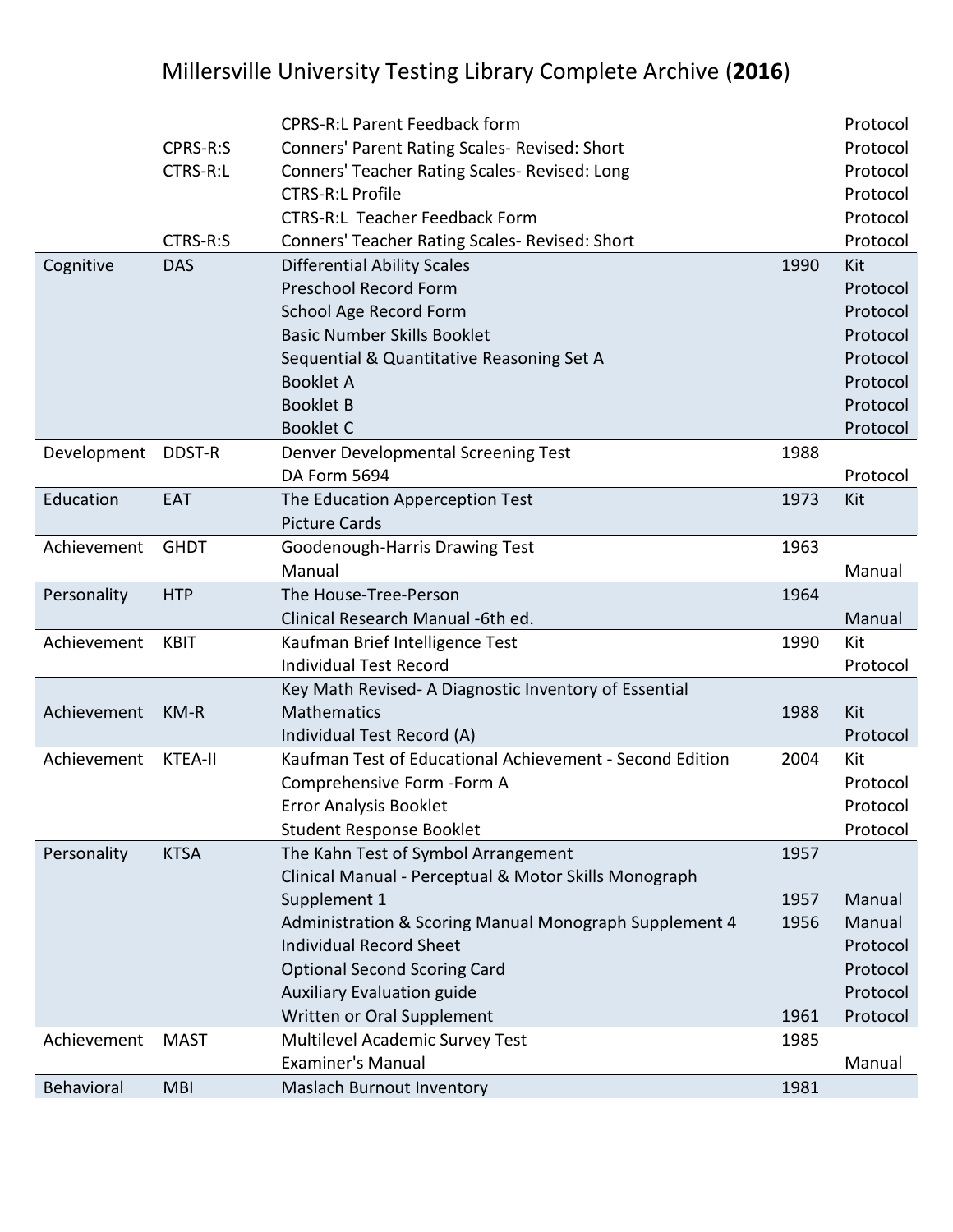|             |                | <b>Manual - Research Edition</b>                                     |      | Manual      |
|-------------|----------------|----------------------------------------------------------------------|------|-------------|
|             | <b>MBI-HSS</b> | <b>Human Services Survey</b>                                         |      | Protocol    |
|             |                | <b>MBI Scoring Kit</b>                                               |      | Scoring     |
|             |                | Demographic Data Sheet                                               |      | Protocol    |
|             |                |                                                                      |      | Scoring     |
| Personality | <b>MBIT</b>    | Myers-Briggs Type Indicator Step 1 - Form M Templates                | 1998 | Kit         |
| Personality | <b>MMPI</b>    | Minnesota Multiphasic Personality Inventory                          |      |             |
|             |                | <b>MMPI Manual</b>                                                   | 1951 | Manual      |
|             |                | <b>MMPI Manual</b>                                                   | 1967 | Manual      |
|             |                | Clinical Notes on the MMPI - Assessing the Substance Abuser with the |      |             |
|             |                | <b>MMPI</b>                                                          |      | <b>Book</b> |
|             |                | <b>Booklet for the MMPI</b>                                          |      | <b>Book</b> |
|             |                | Hand Scoring Stencil Set                                             |      | Scoring     |
| Personality | MMPI-II        | Minnesota Multiphasic Personality Inventory- Second Edition          | 1989 |             |
|             |                | Profile for Supplementary Scales                                     |      | Protocol    |
| Personality | <b>MMPI-A</b>  | Minnesota Multiphasic Personality Inventory-Adolescent               | 1992 |             |
|             |                | <b>Profile for Basic Scales</b>                                      |      | Protocol    |
|             |                | Recording Grid TRIN Scale (True Response Inconsistency)              |      | Protocol    |
|             |                | Softcover Answer Sheet-Hand Scoring                                  |      | Protocol    |
|             |                | Softcover Answer Keys                                                |      | Scoring     |
|             |                | Supplementary Scales Softcover Answer Keys                           |      | Scoring     |
| Personality |                | The Mooney Problem Check Lists                                       | 1950 |             |
|             |                | Manual                                                               |      | Manual      |
|             |                | Junior High School Form                                              |      | Protocol    |
|             |                | High School Form                                                     |      | Protocol    |
| Personality | The NSQ        | <b>Neuroticism Scale Questionnaire</b>                               | 1961 |             |
|             |                | Handbook                                                             |      | Manual      |
|             |                | <b>Record Sheet</b>                                                  |      | Protocol    |
|             |                | Process Assessment of the Learner: Test Battery for Reading &        |      |             |
| Education   | PAL            | Writing                                                              | 2001 | Kit         |
|             |                | <b>PAL Record Form</b>                                               |      | Protocol    |
|             |                | PAL Response Booklet                                                 |      | Protocol    |
| Achievement | PIAT-R         | Peabody Individual Achievement Test- Revised                         | 1989 | Kit         |
|             |                | <b>Test Record</b>                                                   |      | Protocol    |
|             |                | Written Expression Response Booklet                                  |      | Protocol    |
|             |                | Combined Test Record & Written Expression Response                   |      |             |
|             |                | <b>Booklet</b>                                                       |      | Protocol    |
| Personality | <b>PIC</b>     | Personality Inventory for Children                                   | 1977 |             |
|             |                | Multidimensional Description of Child Personality - Manual           |      | Manual      |
|             |                | <b>Administration Booklet</b>                                        |      | Manual      |
|             |                | Profile Form - Ages 3 to 5                                           |      | Protocol    |
|             |                | Profile Form - Ages 6 to 16                                          |      | Protocol    |
|             |                | Answer Sheet                                                         |      | Protocol    |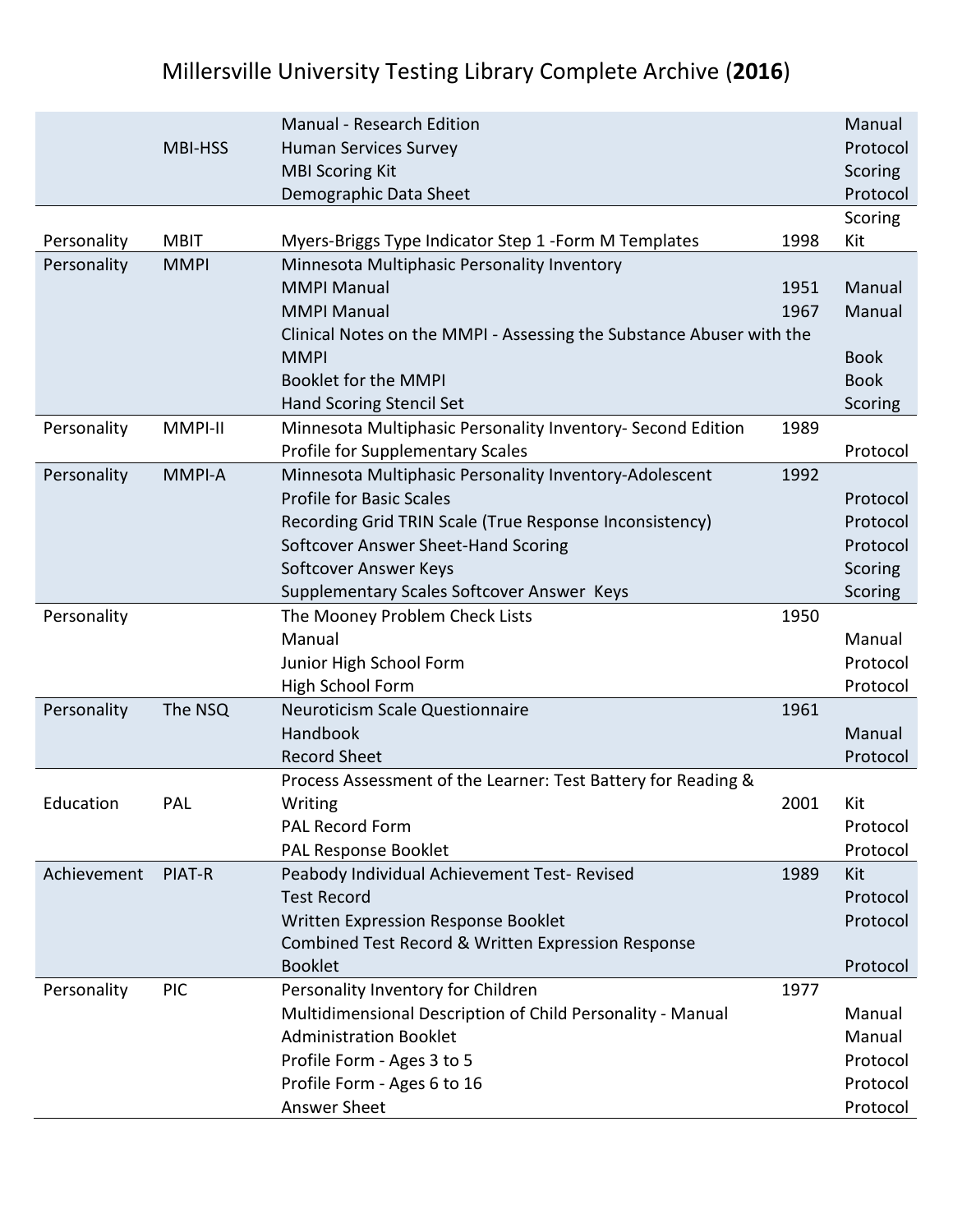| Personality       | PIC-R       | Personality Inventory for Children-Revised Format       | 1984 | Kit         |
|-------------------|-------------|---------------------------------------------------------|------|-------------|
|                   |             | Revised Format Profile Form - Ages 3-5                  |      | Protocol    |
|                   |             | Revised Format Profile Form- Part I & II - Ages 6-16    |      | Protocol    |
|                   |             | Revised Format Profile Form - Part II I& IV - Ages 3-5  |      | Protocol    |
|                   |             | Revised Format Profile Form - Part II I& IV - Ages 6-16 |      | Protocol    |
|                   |             | <b>Revised Answer Sheet</b>                             |      | Protocol    |
| Personality       |             | The Piers-Harris Children's Self Concept Scale          | 1969 |             |
|                   |             | The Way I Feel About Myself Scale                       |      | Protocol    |
| <b>Behavioral</b> | PIP         | <b>Psychotic Inpatient Profile</b>                      | 1968 |             |
|                   |             | Manual                                                  |      | Manual      |
|                   |             | Response Booklet                                        |      | Protocol    |
| Behavioral        | <b>POMS</b> | <b>Profile of Mood States</b>                           | 1981 |             |
|                   |             | Specimen Set - Manual                                   |      | Manual      |
|                   |             | Hand Scoring Stencils (6)                               |      | Scoring     |
|                   |             | <b>POMS Questionnaire</b>                               | 1971 | Protocol    |
| Achievement       | <b>PPVT</b> | Peabody Picture Vocabulary Test - Revised               | 1981 |             |
|                   |             | Form L - Series of Plates                               |      | <b>Book</b> |
|                   |             | Form M - Series of Plates                               |      | <b>Book</b> |
|                   |             | Individual Test Record - Form M                         |      | Protocol    |
| Achievement       | PPVT-III    | Peabody Picture Vocabulary Test - Third Edition         | 1997 | Kit         |
|                   |             | <b>Technical References</b>                             |      | Manual      |
|                   |             | PPVT-III Performance Record -<br>Form IIIA              |      | Protocol    |
| Personality       | <b>RADS</b> | Reynolds Adolescent Depression Scale                    | 1987 |             |
|                   |             | <b>Professional Manual</b>                              |      | Manual      |
|                   |             | Form HS Scoring Key for RADS                            |      | Scoring     |
| Personality       | <b>RATC</b> | Roberts Apperception Test for Children                  | 1995 | Kit         |
|                   |             | <b>Record Booklet</b>                                   |      | Protocol    |
| Behavioral        | <b>RBPC</b> | <b>Revised Behavioral Problem Checklist</b>             | 1987 |             |
|                   |             | Manual                                                  |      | Manual      |
|                   |             | <b>Scoring Stencil</b>                                  |      | Scoring     |
|                   |             | <b>Response Booklet</b>                                 |      | Protocol    |
| Behavioral        | <b>RCDS</b> | Reynolds Child Depression Scale                         | 1989 |             |
|                   |             | <b>Professional Manual</b>                              |      | Manual      |
|                   |             | Form HS Scoring Key for RCDS                            |      | Scoring     |
|                   |             | About Me RCDS Form HS                                   |      | Protocol    |
| Personality       | <b>RISB</b> | College Form<br>The Rotter Incomplete Sentences Blank   | 1950 |             |
|                   |             | Manual                                                  |      | Manual      |
|                   |             | RISB High School Response Sheet                         |      | Protocol    |
| Personality       |             | Rohde Sentence Completion Test                          | 1967 |             |
|                   |             | Manual                                                  |      | Manual      |
|                   |             | <b>Test Sheet</b>                                       |      | Protocol    |
|                   |             | Interpretation & Scoring Form                           |      | Protocol    |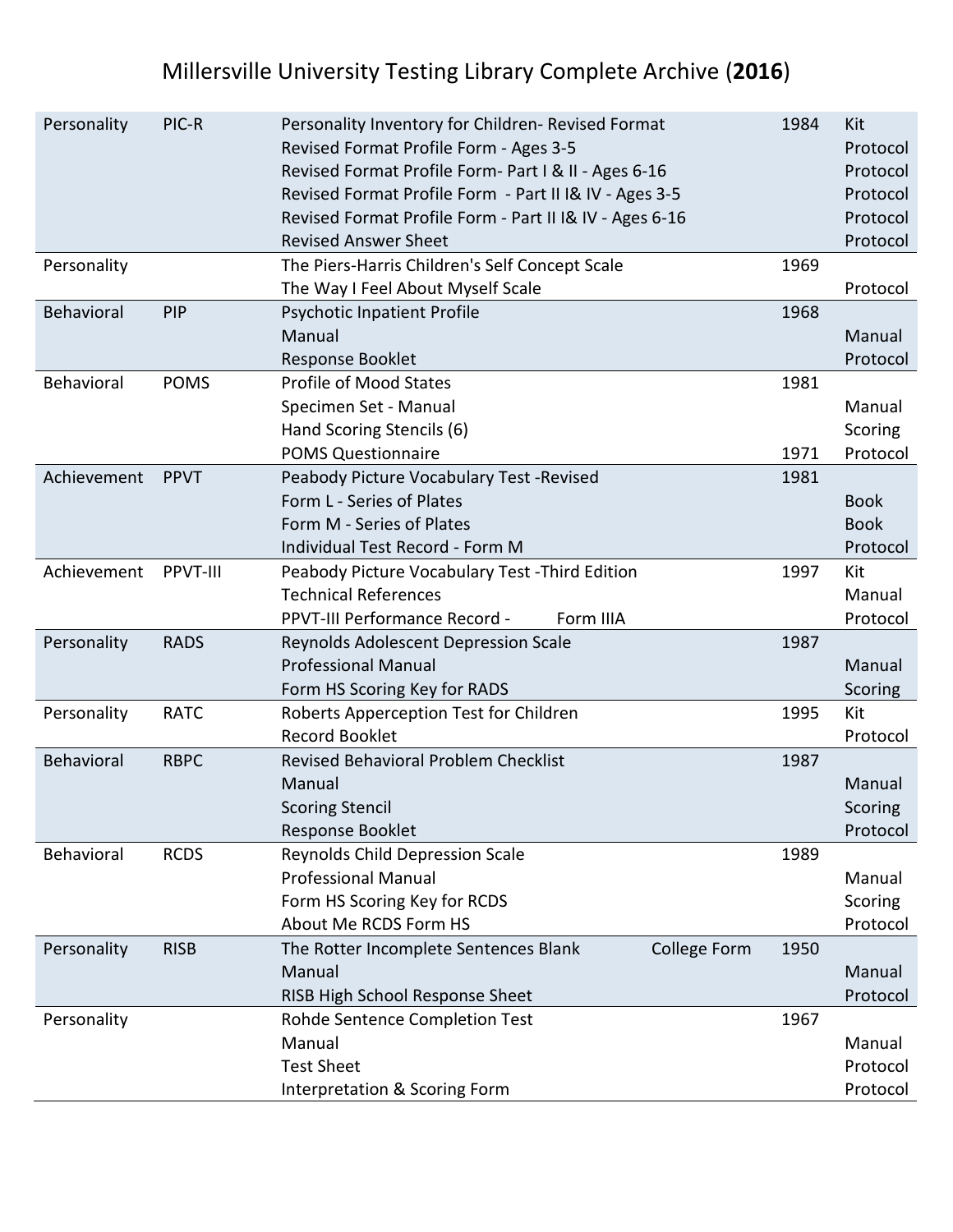|             | Rosenzweig   |                                                      |      |             |
|-------------|--------------|------------------------------------------------------|------|-------------|
| Personality | P-F Study    | Rosenzweig Picture-Frustration Study                 | 1978 |             |
|             |              | <b>Basic Manual</b>                                  |      | Manual      |
|             |              | <b>Adult Form Supplement</b>                         | 1978 | Protocol    |
|             |              | <b>Revised Form for Adults</b>                       | 1975 | Protocol    |
|             |              | Scoring Blank- Adult Form                            | 1964 | Protocol    |
| Personality | SCS          | <b>Sentence Completion Series</b>                    | 1992 |             |
|             |              | <b>Adolescent Test Booklet</b>                       |      | Protocol    |
|             |              |                                                      |      |             |
| Career      | <b>SDS</b>   | Self-Directed Search Form R Fourth Edition           |      |             |
|             |              | <b>Technical Manual</b>                              |      | Manual      |
|             |              | <b>Professional User's Guide</b>                     |      | Manual      |
|             | <b>YYC</b>   | You and Your Career                                  |      | Manual      |
|             |              | Assessment Booklet - A Guide to Educational & Career |      |             |
|             | AB           | Planning                                             |      | Protocol    |
| Personality | <b>SSCS</b>  | <b>Student Self-Concept Scale</b>                    | 1993 |             |
|             |              | Student Questionnaire- Level 2                       |      | Protocol    |
| Development | SSRS         | Social Skills Rating System                          | 1990 |             |
|             |              | Assessment Intervention Record                       |      | Protocol    |
|             |              | Parent Form - Preschool Level                        |      | Protocol    |
|             |              | Parent Form - Elementary Level                       |      | Protocol    |
|             |              | Parent Form - Secondary Level                        |      | Protocol    |
|             |              | <b>Student Form - Elementary Level</b>               |      | Protocol    |
|             |              | Teacher Form - Preschool Level                       |      | Protocol    |
|             |              | Teacher Form - Elementary Level                      |      | Protocol    |
|             |              | Teacher Form - Secondary Level                       |      | Protocol    |
| Personality | <b>TSCS</b>  | Tennessee Self-Concept Scale                         | 1965 |             |
|             |              | Manual                                               |      | Manual      |
|             |              | <b>Revised Manual</b>                                | 1989 | Manual      |
|             |              | <b>Bibliography of Research Studies- Revised</b>     | 1980 | <b>Book</b> |
|             |              | <b>Counselor Recordings &amp; Tests</b>              | 1964 | <b>Book</b> |
|             |              | Response Booklet                                     |      | Protocol    |
|             |              | Answer Sheet-Form C                                  |      | Protocol    |
|             |              | Scoring Keys for Empirical Scales Form C & R         |      | Scoring     |
|             | Stanford     |                                                      |      |             |
| Achievement | <b>Binet</b> | <b>Stanford Binet</b>                                | 1960 | Kit         |
| Behavioral  | Vineland     | Vineland Adaptive Behavior Scales                    |      |             |
|             |              | Interview Edition- Survey Form Manual                | 1984 | Manual      |
|             |              | Interview Edition - Expanded Form: Item Booklet      |      | Protocol    |
|             |              | Interview Edition - Expanded Form: Report to Parents |      | Protocol    |
|             |              | Interview Edition - Survey Form: Report to Parents   |      | Protocol    |
|             |              | <b>Classroom Edition -Manual</b>                     | 1985 | Manual      |
|             |              | Classroom Edition - Questionnaire Booklet            |      | Protocol    |